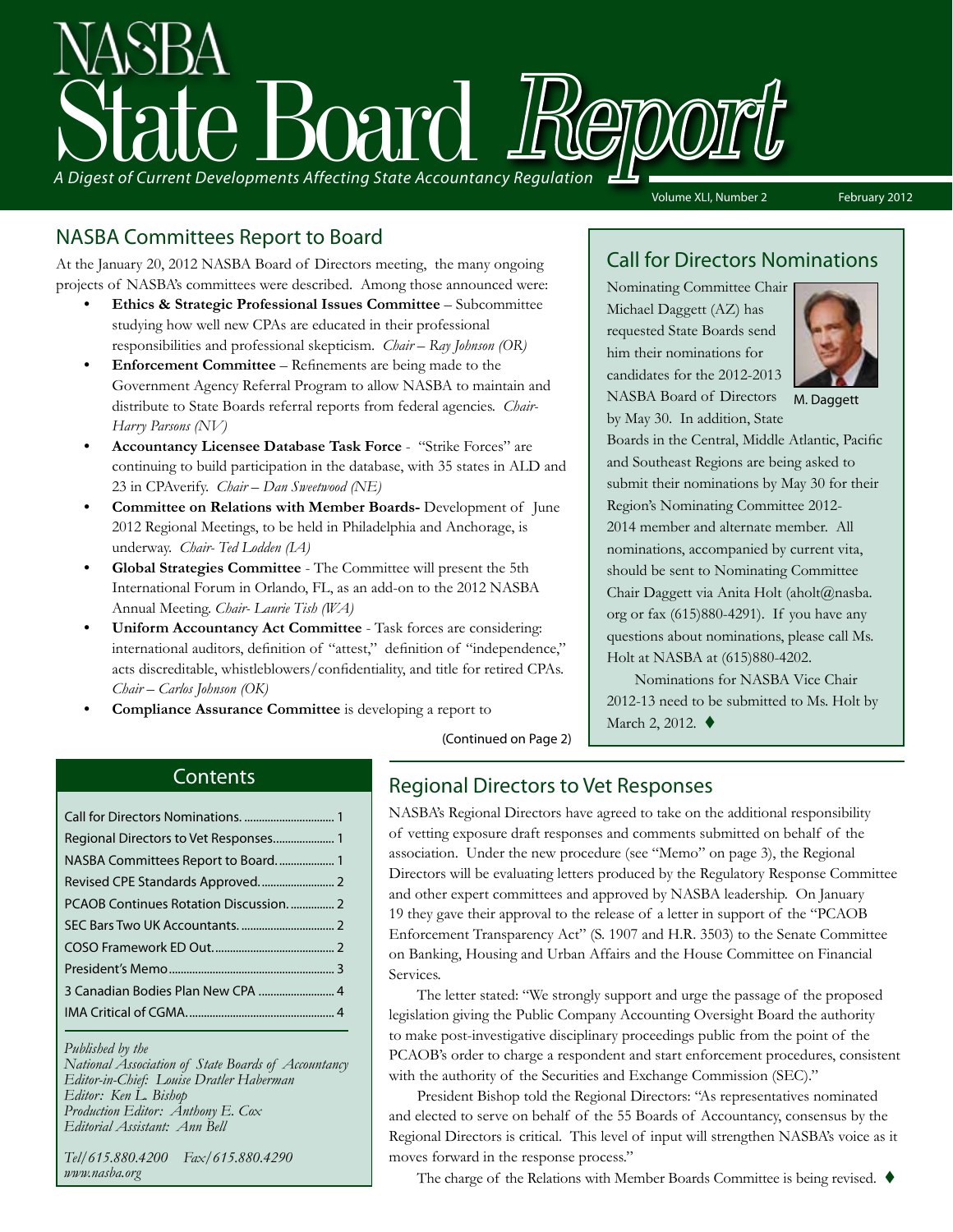#### Revised CPE Standards Approved

Standards for continuing professional education program sponsors that cover new formats of program delivery, as well as contemplated offerings, were unanimously approved by the NASBA Board of Directors at their meeting on January 20, 2012. The AICPA Board had approved the joint standards at their previous meeting. NASBA CPE Committee Chair Telford Lodden (IA) announced the Statement on Standards for Continuing Professional Education Programs revisions have an implementation date of July 1, 2012 for group programs and independent study. For selfstudy programs already in existence as of December 31, 2011, the implementation date is March 1, 2014.

Among the items included in the new Standards are:

• A standard for the development of group internet-based programs was added, covering a delivery method not included in the 2002 Standards.

- Should the program include objective-type questions, then for each CPE credit recommended there must be at least three review questions and five final exam questions.
- The program can provide feedback on the program's final examination; however, the sponsor must ensure that question bank is of sufficient size to minimize overlap that would answer the questions for a repeat test-taker. • Sponsors may recommend one-half CPE credits for self-
- study programs that are equal to 25 minutes.
- As an alternative to pilot testing for determination of the recommended CPE credits for self-study programs, a word count formula can be used.

The new standards can be found on the NASBA Website, www.nasba.org, and will be added as Appendix B to the Uniform Accountancy Act.  $\blacklozenge$ 

#### PCAOB Continues Rotation Discussion

The Public Company Accounting Oversight Board will hold a public meeting on March 21-22, 2012, in Washington, DC, to obtain further input on ways to enhance auditor independence, objectivity and professional skepticism, including discussion of mandatory rotation for audit firms. In December, NASBA submitted comments on the PCAOB's earlier concept release on this topic, at which time it urged the PCAOB to consider other measures to address professional skepticism (see *sbr* 1/12).

#### COSO Framework ED Out

Comments on the "Internal Control-Integrated Framework" developed by COSO (the Committee of Sponsoring Organizations of the Treadway Commission) are due by March 31, 2012 (see www.ic.coso.org). The new Framework builds on the original version, which was released in 1992. One of the enhancements of the new Framework is the codification of internal control concepts into 17 principles and their supporting attributes. Updates and enhancements address changes in the business and operating environments, including: expectations for governance oversight; globalization of markets and operations; changes in business models; demands and complexities in laws, rules, regulations and standards; expectations for competencies and accountabilities; use of, and reliance on, evolving technologies; and expectations relating to preventing and detecting corruption.

The Framework was developed by Pricewaterhouse Coopers, project leader Miles E.A. Everson, with a COSO advisory team. According to COSO, the Integrated Framework:

- Clarifies the role of objective-setting in internal control.
- Reflects the increased relevance of technology.
- Enhances governance concepts.
- Expands the reporting category of objectives.
- Enhances consideration of anti-fraud expectations.
- Considers different business models and organizational structures.  $\blacklozenge$

"We received many thoughtful, reasoned comments and this public meeting is intended to further explore these issues," PCAOB Chairman James R. Doty explained. "Independence, objectivity and professional skepticism form the foundation for investor confidence in the integrity of the audit, and our inspections have made clear that improvement is needed in these areas."

The meeting will be available via Webcast through www. pcaobus.org.  $\blacklozenge$ 

#### SEC Bars Two UK Accountants

Christopher J. Kelly and Margaret Hebb, both associated chartered accountants in the United Kingdom, have been suspended from appearing or practicing before the SEC as accountants for at least two years as a result of their part in the Ernst & Young, LLP UK's audits of Thornton Precision Components (TPC) in Indiana. TPC is a subsidiary of Symmetry Medical Inc. of Sheffield, England, which is listed on the New York Stock Exchange. The SEC alleged that four of the company's executives systematically understated expenses and overstated assets and revenues at TPC, which materially distorted Symmetry's financial statements for a three-year period, fiscal years 2004-2006.

The two outside auditors, formerly of Ernst & Young LLP UK, agreed to suspension for their deficient audits. According to the SEC, the accountants failed to properly audit TPC's accounts receivable balances and inventory. The SEC acknowledged the assistance of the United Kingdom's Financial Services Authority in this case.  $\blacklozenge$ 

#### NASBA Committees Report (continued)

communicate to the State Boards what NASBA does to provide oversight of the National Peer Review Oversight Committee. *Chair – Janice Gray (OK)*

**Education Committee** - The progress of the current research grants is being tracked and a new request for proposals will be going out in February. *Chair – Karen*   $Turner (CO)$   $\blacklozenge$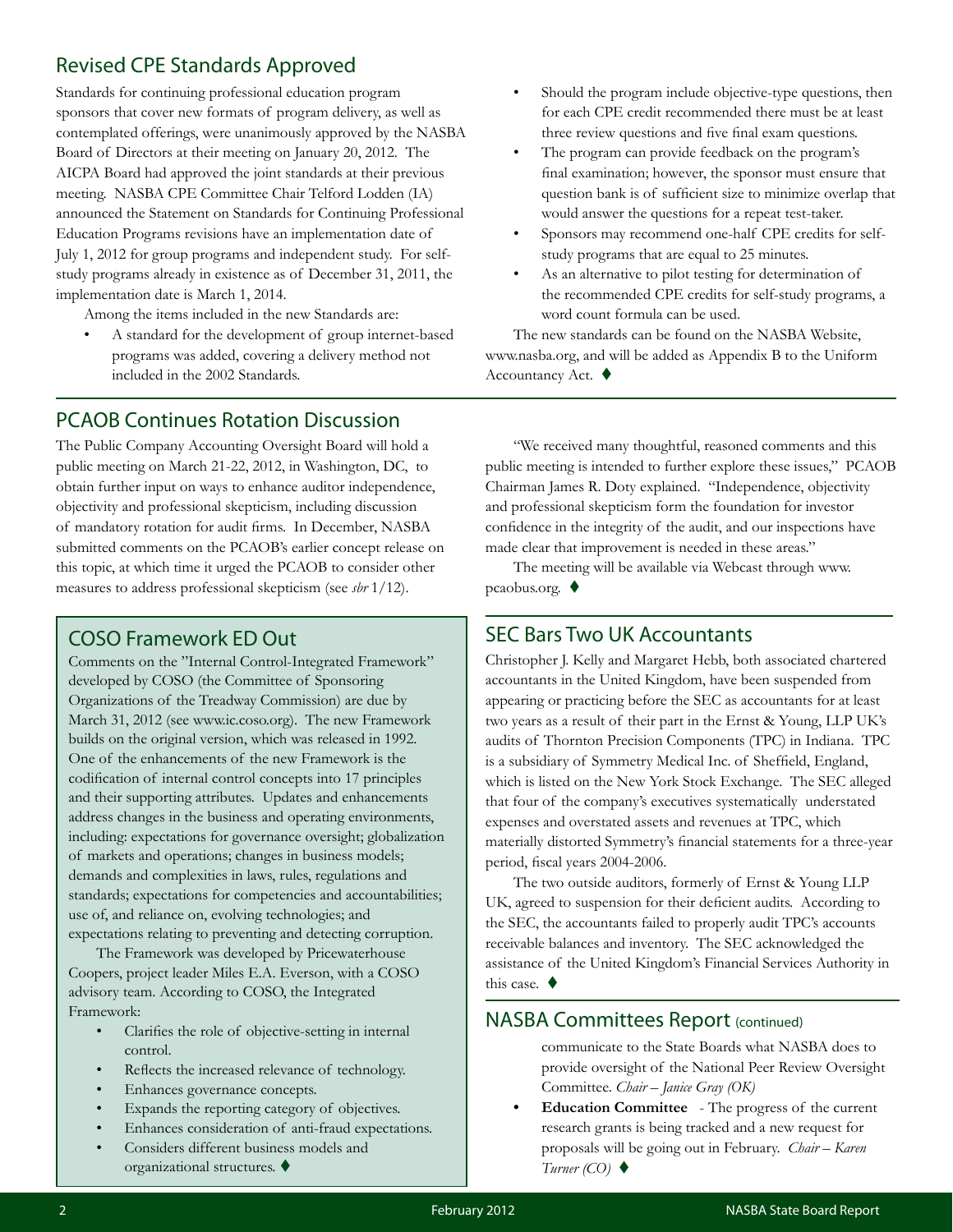# President's Memo

## **The "NASBA Position"**

Back in October, I received an e-mail from our good friend Jimmy Corley, the executive director of the Arkansas State Board of Public Accountancy, asking a frequently heard question: "How does NASBA, made up of multiple jurisdictions, come to a position on any particular issue of interest to the accounting profession?" I have heard similar questions over the many years that I have been associated with NASBA, both as a NASBA employee and as executive director of the Missouri State Board of Accountancy. As the newly selected President and CEO about to take the reins, Jimmy's question was particularly meaningful to me. In my early talks with Mark Harris, who was beginning his term as Chair of NASBA, we discussed the question and found we both felt a clear answer was necessary.

The need for developing a process for agreeing upon a "NASBA position" has increased in significance as the organization has continued to grow in national and international relevance. State Boards of Accountancy, in part because of their being 55 disparate and unique political entities, have historically struggled to have any material input or impact on crafting federal legislation, regulation promulgation, and rule and standards writing, although the Boards are responsible for the application and enforcement of those rulings in their states.



Ken L. Bishop

Similarly, in the global economy, states are impacted by international accounting related changes, such as the proposed convergence with International Financial Reporting Standards, but are not given a direct role in the decision-making processes. NASBA, as the Boards' representative organization, is well placed to monitor, evaluate and respond to these issues, with the caveat that NASBA will sometimes opine differently from the position of some individual State Boards and/or Board members. The challenge has been to come up with a process that works and is accepted as a well-reasoned and open discussion that reflects the regulator's responsibility to protect the public.

NASBA's increased relevance as an association has taken years to develop. Our volunteers and staff have forged close working relationships and contacts with national agencies including the SEC, PCAOB, IRS, FASB, FAF, international organizations such as IAASB, IFAC and many others. These relationships have been enhanced by NASBA's participation in conferences, forums, roundtables, commissions and consultative advisory groups. As a result, NASBA has increasingly been asked to participate in deliberative processes and to provide opinions and responses. Failure to respond would weaken, or discredit, the relevance we have all worked so hard to achieve.

At the January meeting of the NASBA Regional Directors, a process was approved that will create a vetting and approval method for considering, developing and communicating the "NASBA position." Important and material issues, such as the recent Blue Ribbon Panel's report, will be openly discussed and vetted at NASBA Regional Meetings and other public forums to allow input from as many stakeholders as possible. In the occasional events where there are tight time parameters, an accelerated process will involve staff, NASBA leadership and relevant volunteer committee(s) to develop responses and opinions. The proposed NASBA response, coming from either the long or short pathway, will be given to the NASBA Regional Directors for approval. The NASBA Regional Directors, elected to represent State Boards in each geographic region of the country, will provide a direct nexus to all State Boards of Accountancy.

As with anything new, the "NASBA position" vetting process will evolve and improve. But, most importantly, it falls within our "back to our roots" initiative, to consider our mission to "enhance the effectiveness of State Boards of Accountancy" in all we do!

*Semper ad meliora. (Always toward better things.)*

Jen L. Bohop

― Ken L. Bishop President and CEO